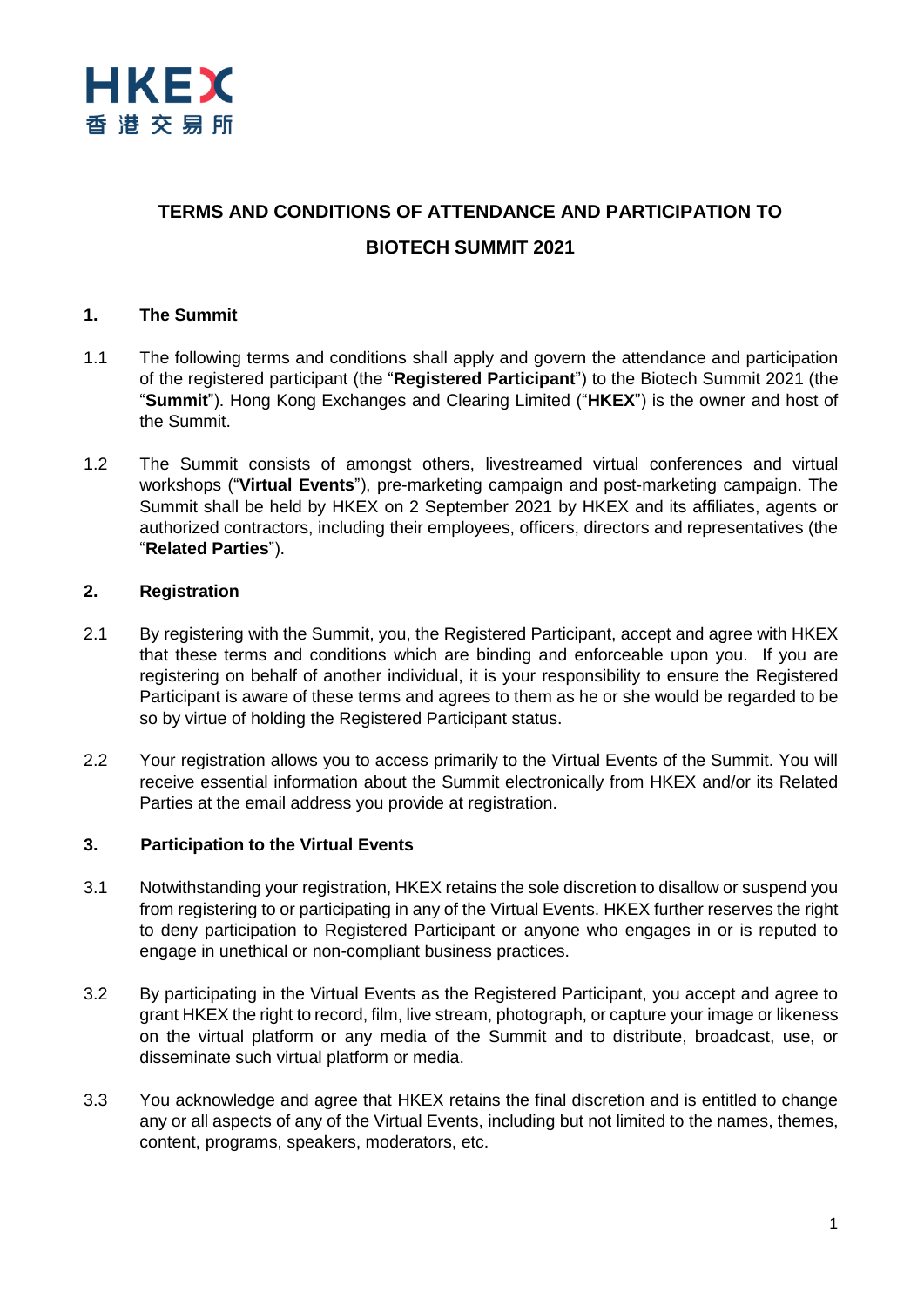

- 3.4 You further acknowledge and agree that HKEX shall be entitled to make recording of the virtual platform and edit such recording. HKEX shall also be entitled to edit any media of the Summit. HKEX shall have the right to use such recording or the media alone, or together with other information, and to allow its Related Parties or other person to use or disseminate such recording or the media.
- 3.5 You agree not to record, videotape, livestream, copy, save, transfer, share, post or otherwise use any content/audio/photos/videos from the Summit or Virtual Events unless otherwise agreed by HKEX.
- 3.6 You acknowledge and agree that HKEX is entitled to immediately remove you from any of the Virtual Events if HKEX sees that your participation or conduct poses a threat to cybersecurity or the security of the Virtual Events, creates a disruption or hinders any of the Virtual Events from progressing, or affects the enjoyment of the Virtual Events by other attendees.

#### **4. Force Majeure Event**

- 4.1 You acknowledge and agree that HKEX is prevented from carrying out its obligations as it pertains to the Summit you registered for as a result of any cause beyond its control ("**Force Majeure Event**"), including without limitation of the impracticability of delivering any of the Virtual Events owing to issues concerned with software, hardware, equipment, hosting platform, or acts of God, strikes, labour disputes, government requisitions, restrictions or wars or apparent acts of war, terrorism, disasters, civil disorders, epidemic or pandemic, curtailments or restrictions on transportation facilities, or any other comparable calamity, casualties or conditions.
- 4.2 In the case of Force Majeure Event, HKEX shall reserve the right to immediately terminate the Summit or any of the affected Virtual Events without liability and shall be relieved of all obligations to the Registered Participant and relevant parties. HKEX at its entire discretion may reschedule the Summit or any of the affected Virtual Events in which case notification would be given to the Registered Participant for re-registration.

#### **5. Privacy Policy Statement**

- 5.1 The protection of your personal data is important to us. In respect of the collection, use and retention of personal data in relation to the Summit, HKEX follows the Privacy Policy Statement posted on its website.
- 5.2 By registering with the Summit, you acknowledge and agree with the content of the abovementioned Privacy Policy Statement. If you would have a question or like to opt out from the consent you have given, please be reminded to send your email to [DataPrivacy@HKEX.COM.HK.](mailto:DataPrivacy@HKEX.COM.HK)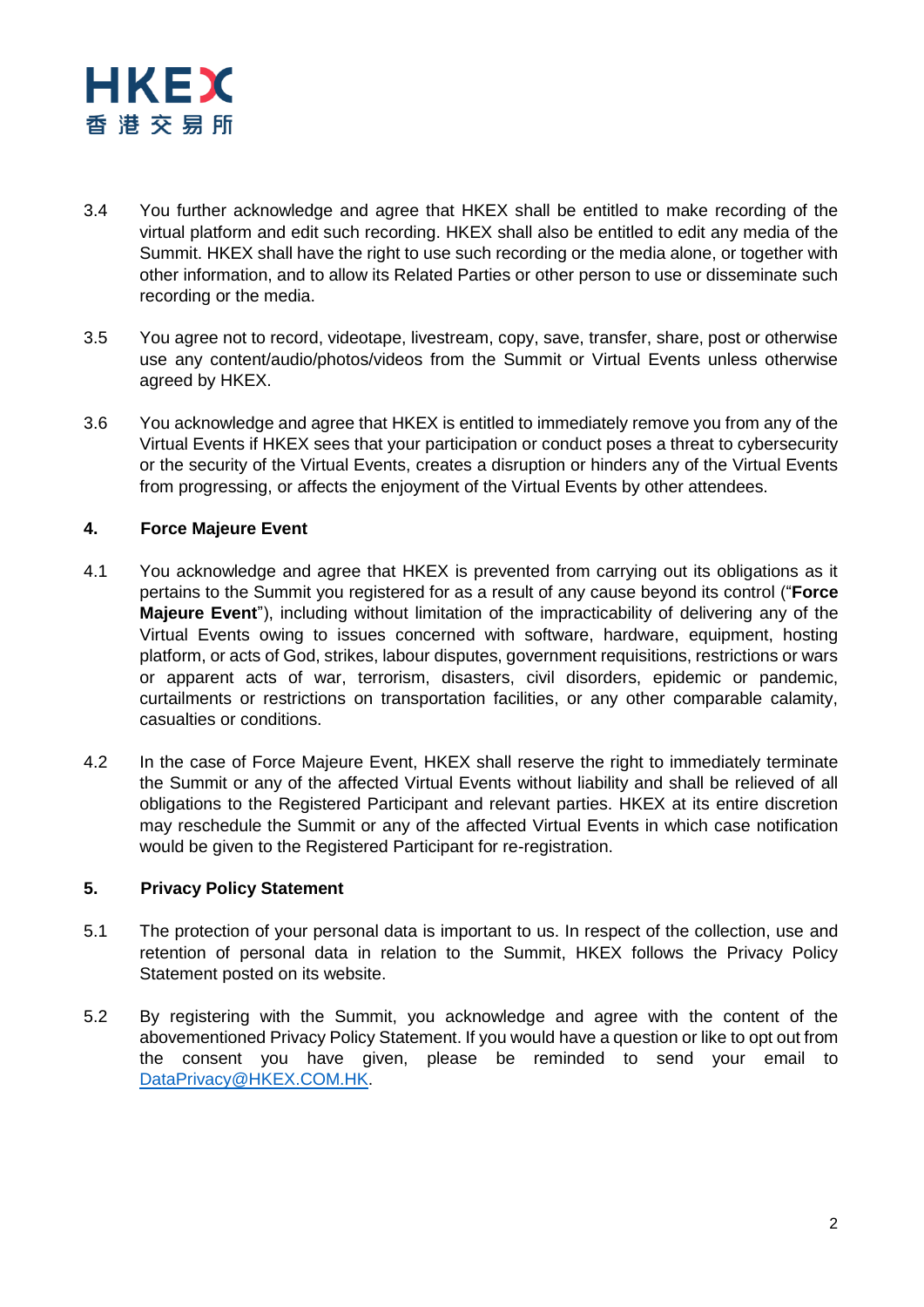

### **6. Third Party Websites and Contact Services**

- 6.1 The Virtual Events may contain hyperlinks to third party websites (the "**3rd Party Websites**"), e.g. websites of the sponsors of the Summit, and embedded functionalities to activate contact or communication with third party (the "**3rd Party Communication Services**"), e.g. the sponsors of the Summit. HKEX does not own or operate the 3rd Party Websites and/or the 3rd Party Communication Services.
- 6.2 The fact that you are able to access to any of the 3rd Party Websites and/or the 3rd Party Communication Services in your participation of the Virtual Events do not imply any endorsement by HKEX of the activities or contents of these 3rd Party Websites and/or the 3rd Party Communication Services, nor any association of HKEX with their operators. HKEX is not responsible, nor does it warrant that any of the contents of the 3rd Party Websites and/or the 3rd Party Communication Services is accurate, complete or true.
- 6.3 HKEX is not responsible for the privacy policies or practices of any of those 3rd Party Websites and/or the 3rd Party Communication Services. It would be your sole responsibility to review the privacy policies of these 3rd Party Websites you may visit or deal with the representatives you make contact through the 3rd Party Communication Services and ensure that their privacy policies or practices are agreeable to you.

#### **7. Intellectual Property**

- 7.1 All intellectual property rights arising from and in connection with the holding of the Summit or any of the Virtual Events, any of their contents, and all materials distributed at or in connection with the Summit or any of the Virtual Events are owned by and vested in HKEX (or, if applicable, the sponsors of the Summit, or speakers presenting at the Virtual Events).
- 7.2 You shall not use or reproduce or allow anyone to use or reproduce any logos, trademarks or other trade names appearing at the Virtual Events, in any of the contents of the Virtual Events or in any materials distributed at or in connection with the Virtual Events for any reasons without prior written permission from HKEX.
- 7.3 For the avoidance of doubt, nothing in these terms and conditions shall be deemed to vest in you any legal or beneficial rights in or to any trademarks or other intellectual property rights owned or used under license by HKEX, its Related Parties or the sponsors of the Summit. Nor does your registration or participation in the Virtual Events grant you any rights or licenses to any other intellectual property rights of HKEX, its Related Parties or the sponsors of the Summit, all of which shall at all times remain the property of these parties.